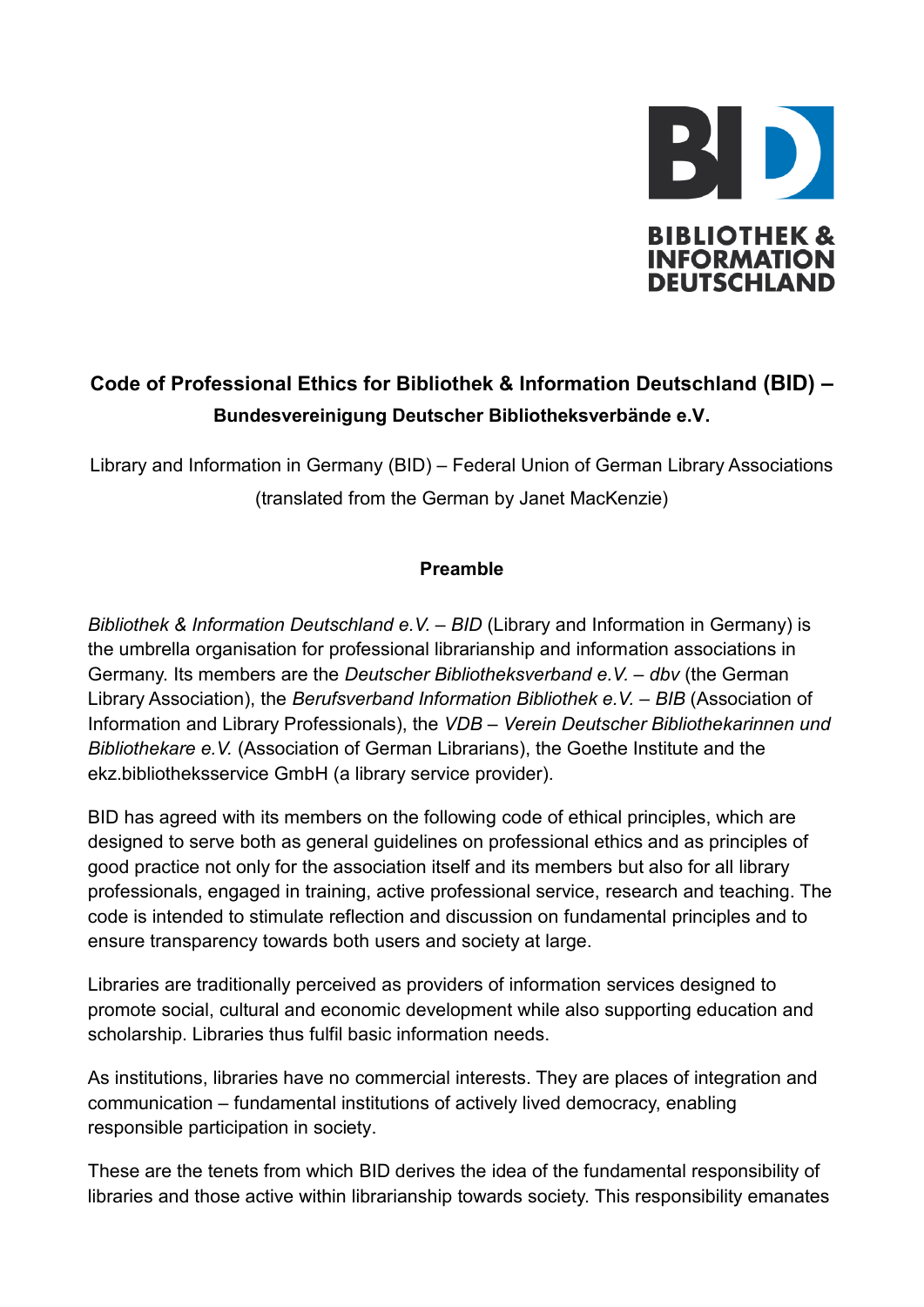in particular from the right to freedom of opinion and expression as laid down in Article 19 of the United Nations Universal Declaration of Human Rights and in Article 5 of the Basic Law, and from the principle of equal treatment under Article 3 of the Basic Law.

BID and its members are committed to founding all professional activity on these ethical principles and to assisting those working in libraries to comply with them. Among other measures, this involves ongoing information provision and cooperation with related organisations. The umbrella organisation will also publish comments to the professional community on selected fundamental ethical issues based on resolutions passed by the Board of Directors.

BID will actively engage with the professional community in discussing these principles, will regularly review them in the light of international developments, and will revise them as necessary.

# **1. Accessing and communicating information**

- We provide public access to our physical and virtual spaces, to our physical collections and digital resources, and to other publicly available information sources.
- We are committed to the free formation of opinion, to plurality and to the free flow of information, since all democratic societies depend on unimpeded access to information. We reject the censorship of content.
- We select sources of information according to requirements and based on professional and qualitative criteria – without regard to personal preference and free from the influence of third parties.
- We underline the importance of resource transparency and the reliability of our information sources, which remain free from the influence of advertising.
- We promote and support freedom of scholarship and research by providing access to information, data and other related services.
- We act according to the principle of openness, as exemplified by such models as Open Access, Open Source, Open Educational Resources, Open License and others, in order to ensure optimum access to information while upholding the principles of participation and collaboration.
- We are committed to establishing a statutory framework for the protection of intellectual property rights, ensuring a fair balance between the interests of creators, copyright holders and users.
- We are committed to the preservation, documentation, communication, and public accessibility of both our cultural heritage and information openly available in the public domain.
- We support research and promote reading, media and information literacy.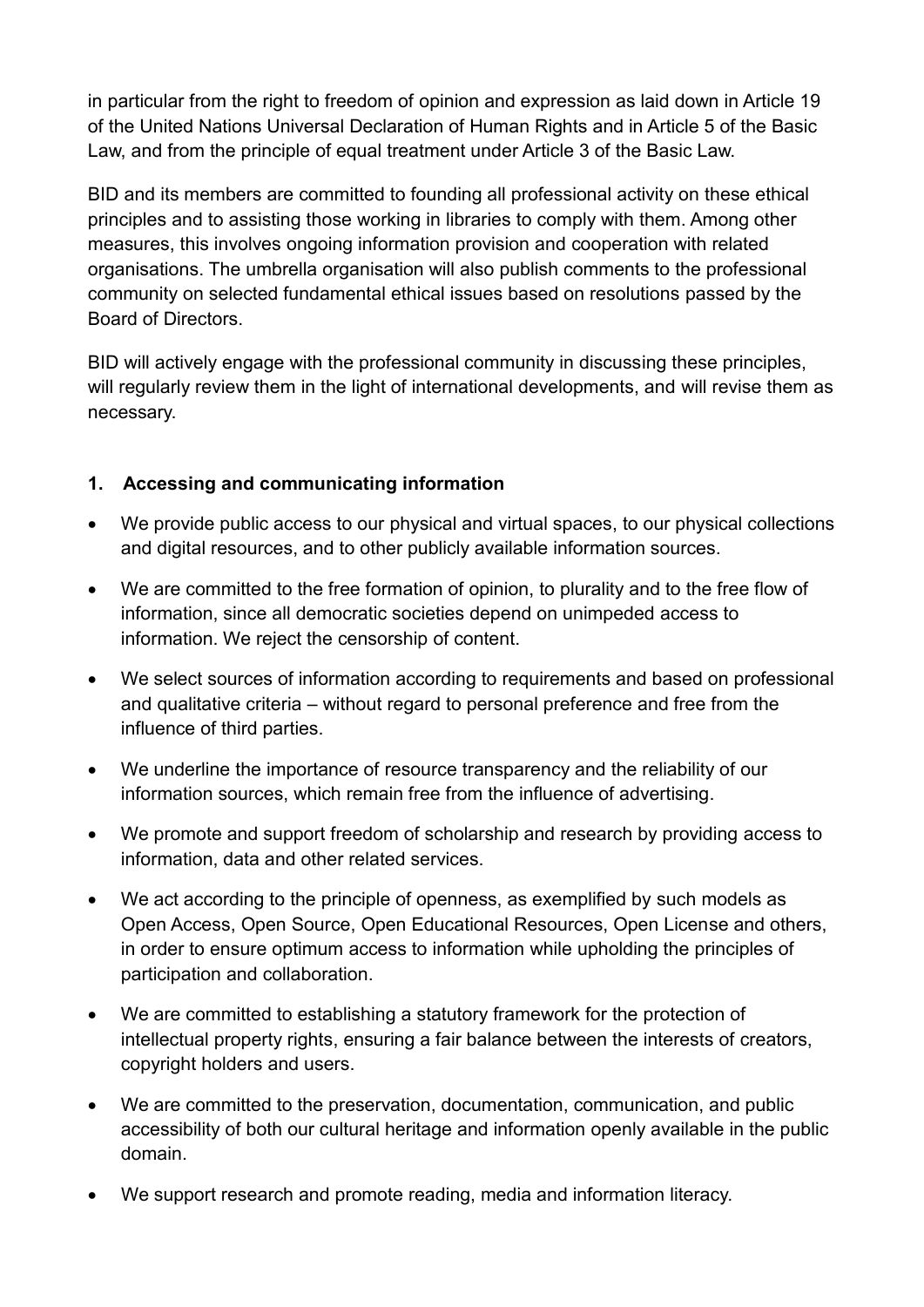## **2. Relationship with interest groups, partners and other participators**

## **2.1 Users, patrons and the general public**

- We treat all persons who use our libraries and information centres as fundamentally equal. We provide information and advice objectively, impartially and courteously.
- We structure, present and prepare content in a way that enables us to find and use information independently and accurately.
- We are committed to social participation through the provision of free or low-cost access to our collections, digital resources and services.
- We are conscientiously committed to compliance with the legal requirements governing our work, as exemplified by equal treatment, the protection of minors and data protection.
- We support the principle that libraries should be widely used as accessible and safe spaces for everyone and remain free of commercial interest.

## **2.2 Funding bodies**

- We enable our funding bodies to achieve their goals by working together with them in a spirit of trust and within the regulatory framework.
- We emphasize that both the professional and the content-related aspects of library work shall be independent of politically motivated or any other extraneous influences.

#### **2.3 Partners**

- We only work with business partners who provide their services in accordance with statutory regulations.
- We work in partnership with authors, creative individuals, other creators of copyright works and the rights holders to uphold editorial freedom.

#### **2.4 Colleagues and the professional environment**

- Professional independence, respect, fairness, readiness to cooperate, critical loyalty and a willingness to learn from our mistakes characterize our actions.
- We seek to foster a culture of cooperation, to take responsibility for our actions and to establish an attitude of mutual trust.
- We strive to pass on our professional experience and to support those setting out on their careers.
- We continue to develop our professional qualifications and consider continuing education and training as self-evident elements of our work.